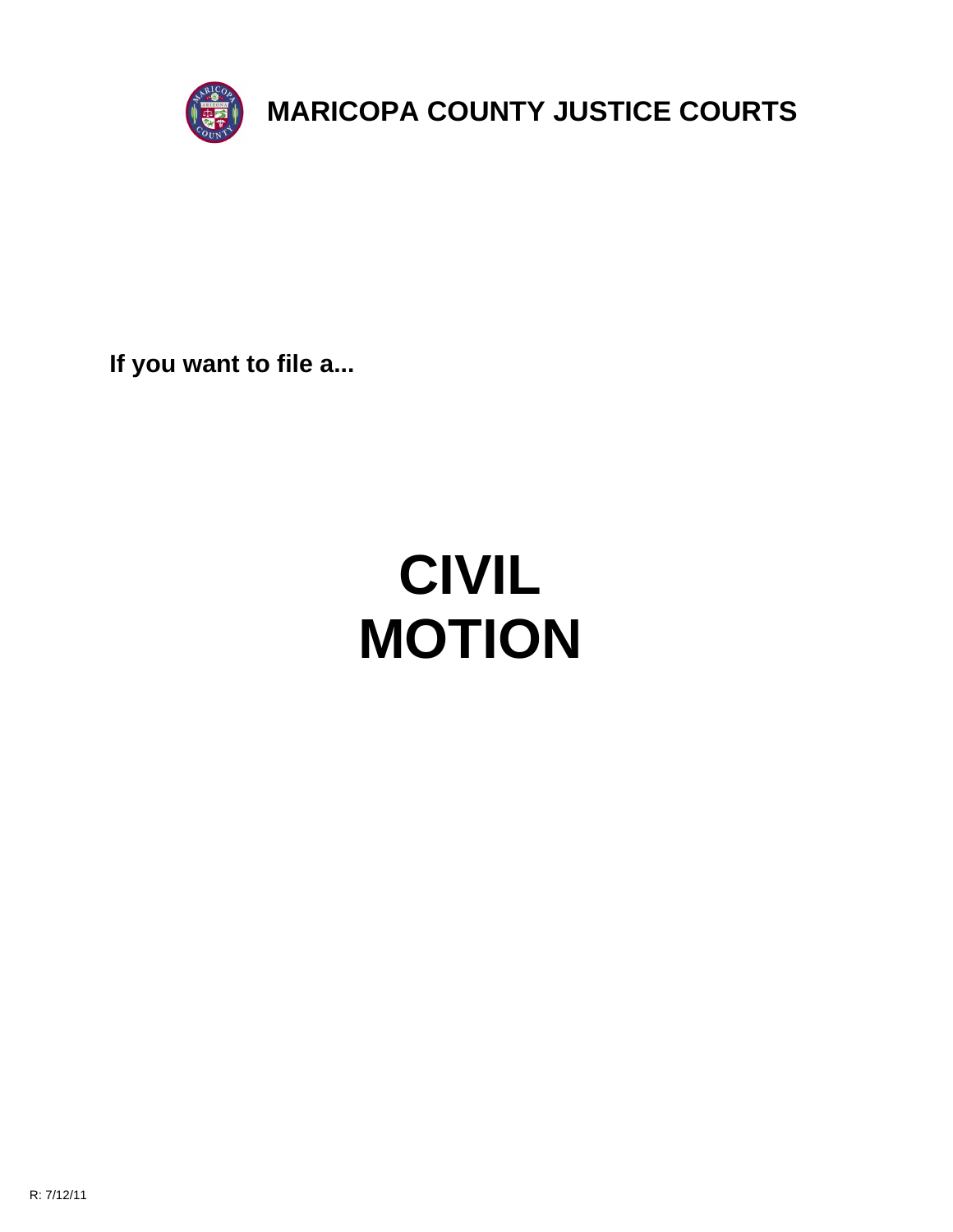

**MARICOPA COUNTY JUSTICE COURTS**

A **MOTION** can be filed by either party and is a request asking the court to take a specific action or to issue a ruling or order.

When a motion is filed the opposing party may be given opportunity (10 business days) to respond or object prior to the judges ruling on the motion. On request of either party, the court may schedule an oral argument before rendering a decision on the motion. Additionally, if a response to a motion is filed (by a party) the party who filed the motion may be given opportunity to reply to the response.

The Judge will consider the motion and any response or objections and will enter an order either granting or denying the motion. Both parties will be notified of the decision on the motion.

#### **Please STOP...**

If this is a small claims case. Refer to the Small Claims specific motions.

#### **Please PROCEED...**

If you are asking the court to take a specific action or to issue a ruling / order.

#### **FORMS Needed:**

Civil - Motion / Response to Motion / Reply to Response Form

#### **INSTRUCT[IONS:](http://justicecourts.maricopa.gov/)**

- 1) Complete form and make copies.
- 2) File form with the court clerk.
- 3) Mail copy to other party

### **IT IS IMPORTANT THAT ALL PARTIES KEEP THE COURT APPRISED OF ANY CHANGE IN**

**ADDRESS A NOTICE OF CHANGE OF ADDRESS** form must be filed with the court when a party changes their address.

Visit us at http://justicecourts.maricopa.gov/ for additional filing information and online forms.